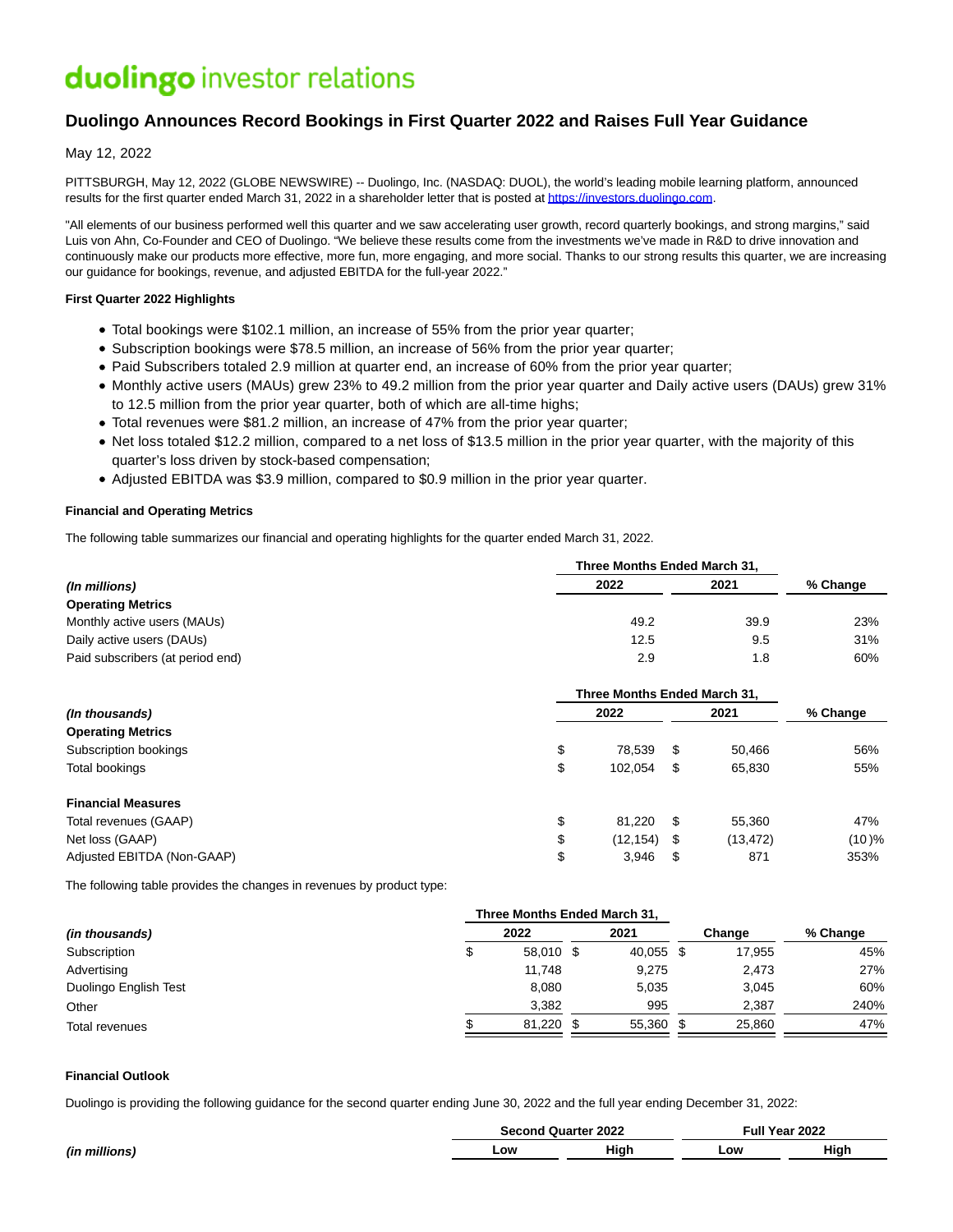| <b>Total Bookings</b>  | 86.0  | 89.0  | 388.0 | 397.0 |
|------------------------|-------|-------|-------|-------|
| Revenues               | 84.0  | 87.0  | 349.0 | 358.0 |
| <b>Adjusted EBITDA</b> | (4.0) | (1.0) | 0.0   | 3.0   |

With regards to the Non-GAAP Adjusted EBITDA outlook provided above, a reconciliation to GAAP net loss, the most directly comparable financial measure presented in accordance with GAAP, has not been provided as the quantification of certain items included in the calculation of GAAP net loss cannot be calculated or predicted at this time without unreasonable efforts. For example, the non-GAAP adjustment for stock-based compensation expenses related to equity awards requires additional inputs such as number of shares granted and market price that are not currently ascertainable, and the non-GAAP adjustment for certain legal, tax and regulatory reserves and expenses depends on the timing and magnitude of these expenses and cannot be accurately forecasted. For the same reasons, we are unable to address the probable significance of the unavailable information, which could have a potentially unpredictable, and potentially significant, impact on our future GAAP financial results.

#### **Webcast and Conference Call Information**

Duolingo will host a conference call to discuss its quarterly results today, May 12, 2022 at 5:30 p.m. ET. The live webcast of Duolingo's earnings conference call and related materials will be publicly available and can be accessed at investors.duolingo.com. A replay will be available on the Investor Relations website one hour following completion of the call and will remain available for a period of one year.

#### **About Duolingo**

Duolingo is the leading mobile learning platform globally, offering courses in over 40 languages to over 45 million monthly active users. With over 500 million downloads, its flagship app has organically become the world's most popular way to learn languages and the top-grossing app in the Education category on both Google Play and the Apple App Store. With technology at the core of everything it does, Duolingo has consistently invested to provide learners a fun, engaging, and effective learning experience while remaining committed to its mission to develop the best education in the world and make it universally available.

#### **Definitions**

**Subscription Bookings and Total Bookings.** Subscription bookings represent the amounts we receive from a purchase of a subscription to Duolingo Plus. Total bookings represent the amounts we receive from a purchase of a subscription to Duolingo Plus, a registration for a Duolingo English Test, an in-app purchase for a virtual good and from advertising networks for advertisements served to our users. We believe bookings provide an indication of trends in our operating results, including cash flows, that are not necessarily reflected in our revenue because we recognize subscription revenue ratably over the lifetime of a subscription, which is generally from one to twelve months.

**Monthly Active Users (MAUs).** MAUs are defined as unique Duolingo users who engage with our mobile language learning application or the language learning section of our website each month. MAUs are reported for a measurement period by taking the average of the MAUs for each calendar month in that measurement period. MAUs are a measure of the size of our global active user community on Duolingo.

Daily Active Users (DAUs). DAUs are defined as unique Duolingo users who engage with our mobile language learning application or the language learning section of our website each calendar day. DAUs are reported for a measurement period by taking the average of the DAUs for each day in that measurement period. DAUs are a measure of the consistent engagement of our global user community on Duolingo.

**Paid Subscribers.** Paid subscribers are defined as users who pay for access to Duolingo Plus, including subscribers who pay for a family plan, and had an active subscription as of the end of the measurement period. Each unique user account is treated as a single paid subscriber regardless of whether such user purchases multiple subscriptions, and the count of paid subscribers does not include users who are currently on a free trial or who are non-paying members of a family plan.

#### **Forward-Looking Statements**

This Shareholder Letter contains forward-looking statements within the meaning of the Private Securities Litigation Reform Act of 1995. We intend such forward-looking statements to be covered by the safe harbor provisions for forward-looking statements contained in Section 27A of the Securities Act of 1933, as amended (the "Securities Act") and Section 21E of the Securities Exchange Act of 1934, as amended (the "Exchange Act"). All statements other than statements of historical facts contained in this Shareholder Letter, including without limitation, statements regarding our business model and strategic plans and our financial outlook for the second quarter and fiscal year 2022 are forward-looking statements. Without limiting the generality of the foregoing, you can identify forward-looking statements because they contain words such as "may," "will," "shall," "should," "expects," "plans," "anticipates," "could," "intends," "target," "projects," "contemplates," "believes," "estimates," "predicts," "potential," "goal," "objective," "seeks," or "continue" or the negative of these words or other similar terms or expressions that concern our expectations, strategy, plans, or intentions. Such forward-looking statements are subject to a number of known and unknown risks, uncertainties and assumptions, and actual results may differ materially from those expressed or implied in the forward-looking statements due to various factors, including, but not limited to: our ability to retain and grow our users and sustain their engagement with our products; competition in the online language learning industry; our limited operating history; our ability to achieve profitability; our ability to manage our growth and operate at such scale; the success of our investments; our reliance on third-party platforms to store and distribute our products and collect revenue; our reliance on third-party hosting and cloud computing providers; our ability to compete for advertisements; acceptance by educational organizations of technology-based education; our ability to access, collect, and use personal data about our users and payers, and to comply with applicable data privacy laws; potential intellectual property-related litigation and proceedings, our ability adequately obtain, protect and maintain our intellectual property rights; and the other important factors more fully detailed under the caption "Risk Factors" in our Annual report on Form 10-K for the fiscal year ended December 31, 2021, as any such factors may be updated from time to time, including in our Quarterly Report on Form 10-Q for the quarterly period ended March 31, 2022 and in our other filings with the SEC, accessible on the SEC's website at www.sec.gov and the Company's Investor Relations website at https://investors.duolingo.com. All forward-looking statements speak only as of the date of this Shareholder Letter and, except as required by applicable law, we have no obligation to update or revise any forward-looking statements contained herein, whether as a result of any new information, future events, changed circumstances or otherwise.

#### **Limitation of Key Metrics and Other Data**

We manage our business by tracking several operating metrics, including MAUs, DAUs, paid subscribers, and bookings. While these metrics are based on what we believe to be reasonable estimates of our user base for the applicable period of measurement, there are inherent challenges in measuring how our platform is used. These metrics are determined by using internal data gathered on an analytics platform that we developed and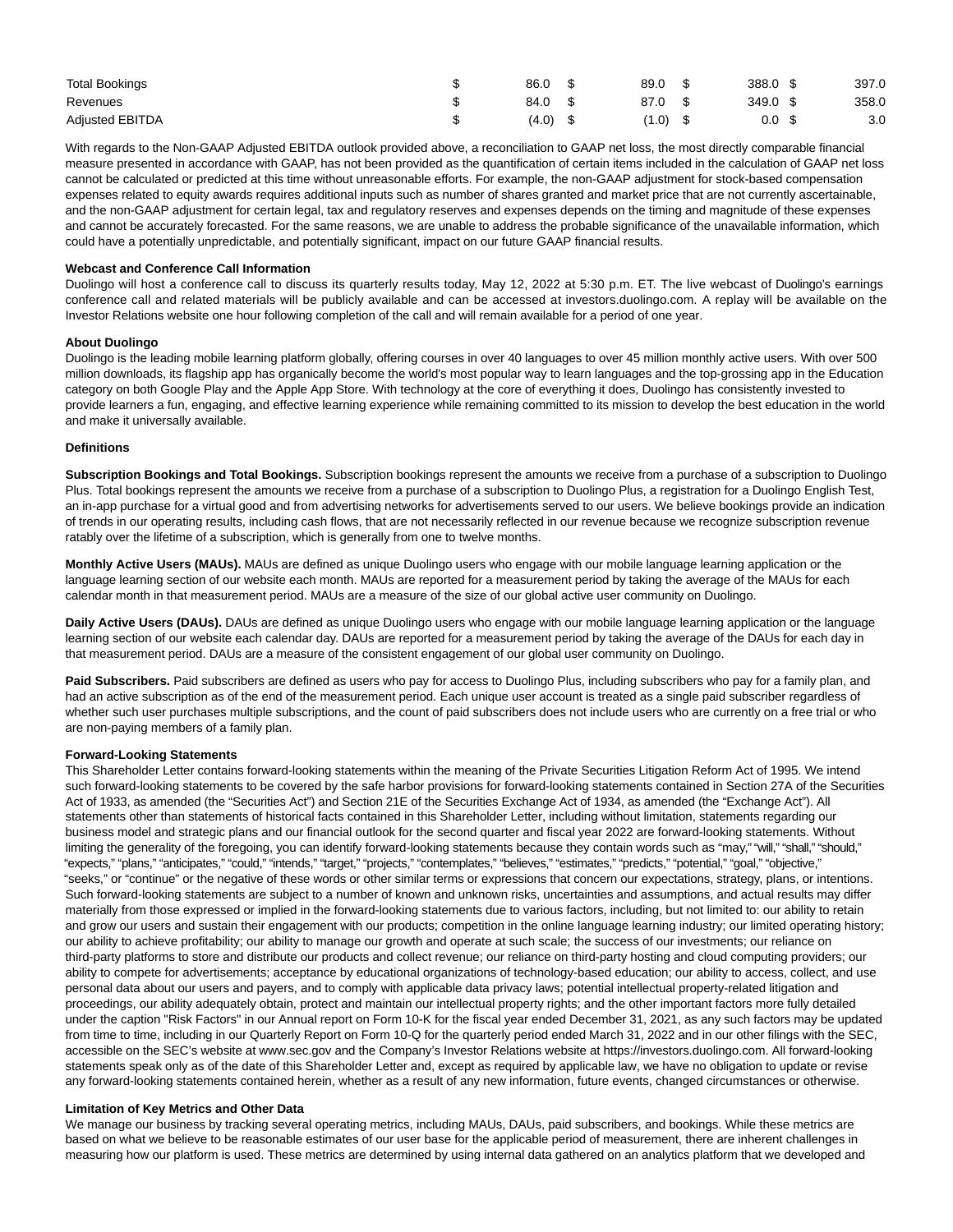operate and have not been validated by an independent third party. This platform tracks user account and session activity. If we fail to maintain an effective analytics platform, our metrics calculations may be inaccurate. Because we update the methodologies we employ to create metrics, our operating metrics may not be comparable to those in prior periods. Other companies, including companies in our industry, may calculate these metrics differently.

#### **Non-GAAP Financial Measures**

We use certain non-GAAP financial measures to supplement our consolidated financial statements, which are presented in accordance with GAAP. These non-GAAP financial measures include Adjusted EBITDA. Please refer to the definitions and reconciliations at the end of this press release. We use these non-GAAP financial measures for financial and operational decision-making and as a means to evaluate period-to-period comparisons. By excluding certain items that may not be indicative of our recurring core operating results, we believe that Adjusted EBITDA provides meaningful supplemental information regarding our performance. Accordingly, we believe these non-GAAP financial measures are useful to investors and others because they allow for additional information with respect to financial measures used by management in its financial and operational decision-making and they may be used by our institutional investors and the analyst community to help them analyze the health of our business. However, there are a number of limitations related to the use of non-GAAP financial measures, and these non-GAAP measures should be considered in addition to, not as a substitute for or in isolation from, our financial results prepared in accordance with GAAP. Other companies, including companies in our industry, may calculate these non-GAAP financials measures differently or not at all, which reduces their usefulness as comparative measures.

#### **Website Information**

We routinely post important information for investors on the Investor Relations section of our website, https://investors.duolingo.com and also from time to time may use social media channels, including our Twitter account (twitter.com/duolingo) and our LinkedIn account (linkedin.com/company /duolingo/), as an additional means of disclosing public information to investors, the media and others interested in us. It is possible that certain information we post on our website and on social media could be deemed to be material information, and we encourage investors, the media and others interested in us to review the business and financial information we post on our website and on the social media channels identified above, in addition to following our press releases, SEC filings, public conference calls, presentations and webcasts. The information contained on, or that may be accessed through, our website and our social media channels is not incorporated by reference into, and is not a part of, this document.

## **DUOLINGO, INC. AND SUBSIDIARIES UNAUDITED CONDENSED CONSOLIDATED BALANCE SHEETS**

(Amounts in thousands, except par value amounts)

|                                                                                   | March 31, 2022   |   | December 31,<br>2021 |
|-----------------------------------------------------------------------------------|------------------|---|----------------------|
| <b>ASSETS</b>                                                                     |                  |   |                      |
| Cash and cash equivalents                                                         | \$<br>577,331 \$ |   | 553,922              |
| Accounts receivable                                                               | 28,573           |   | 33,163               |
| Deferred cost of revenues                                                         | 27,780           |   | 24,219               |
| Prepaid expenses and other current assets                                         | 6,951            |   | 7,967                |
| <b>Noncurrent Assets</b>                                                          | 43,876           |   | 42,040               |
| <b>Total assets</b>                                                               | 684,511          | S | 661,311              |
| LIABILITIES, CONVERTIBLE PREFERRED STOCK AND STOCKHOLDERS' EQUITY (DEFICIT)       |                  |   |                      |
| Accounts payable                                                                  | \$<br>$2,018$ \$ |   | 7,818                |
| Deferred revenues                                                                 | 119,101          |   | 98,267               |
| Accrued expenses and other current liabilities                                    | 14,656           |   | 13,046               |
| Long-term obligation under operating leases                                       | 28,022           |   | 29,124               |
| <b>Total liabilities</b>                                                          | 163,797          |   | 148,255              |
| Total stockholders' equity (deficit)                                              | 520,714          |   | 513,056              |
| Total liabilities, convertible preferred stock and stockholders' equity (deficit) | \$<br>684,511    |   | 661,311              |

# **DUOLINGO, INC. AND SUBSIDIARIES**

# **UNAUDITED CONDENSED CONSOLIDATED STATEMENTS OF OPERATIONS AND COMPREHENSIVE LOSS**

(Amounts in thousands, except per share amounts)

|                                    |      | Three Months Ended March 31, |          |  |  |
|------------------------------------|------|------------------------------|----------|--|--|
|                                    | 2022 |                              | 2021     |  |  |
| Revenues                           | \$   | 81,220<br>\$                 | 55,360   |  |  |
| Cost of revenues                   |      | 21,490                       | 15,019   |  |  |
| Gross profit                       |      | 59,730                       | 40,341   |  |  |
| Operating expenses:                |      |                              |          |  |  |
| Research and development           |      | 29,781                       | 22,529   |  |  |
| Sales and marketing                |      | 14,940                       | 19,773   |  |  |
| General and administrative         |      | 26,856                       | 11,453   |  |  |
| Total operating expenses           |      | 71,577                       | 53,755   |  |  |
| Loss from operations               |      | (11, 847)                    | (13,414) |  |  |
| Other expense, net of other income |      | (279)                        | (41)     |  |  |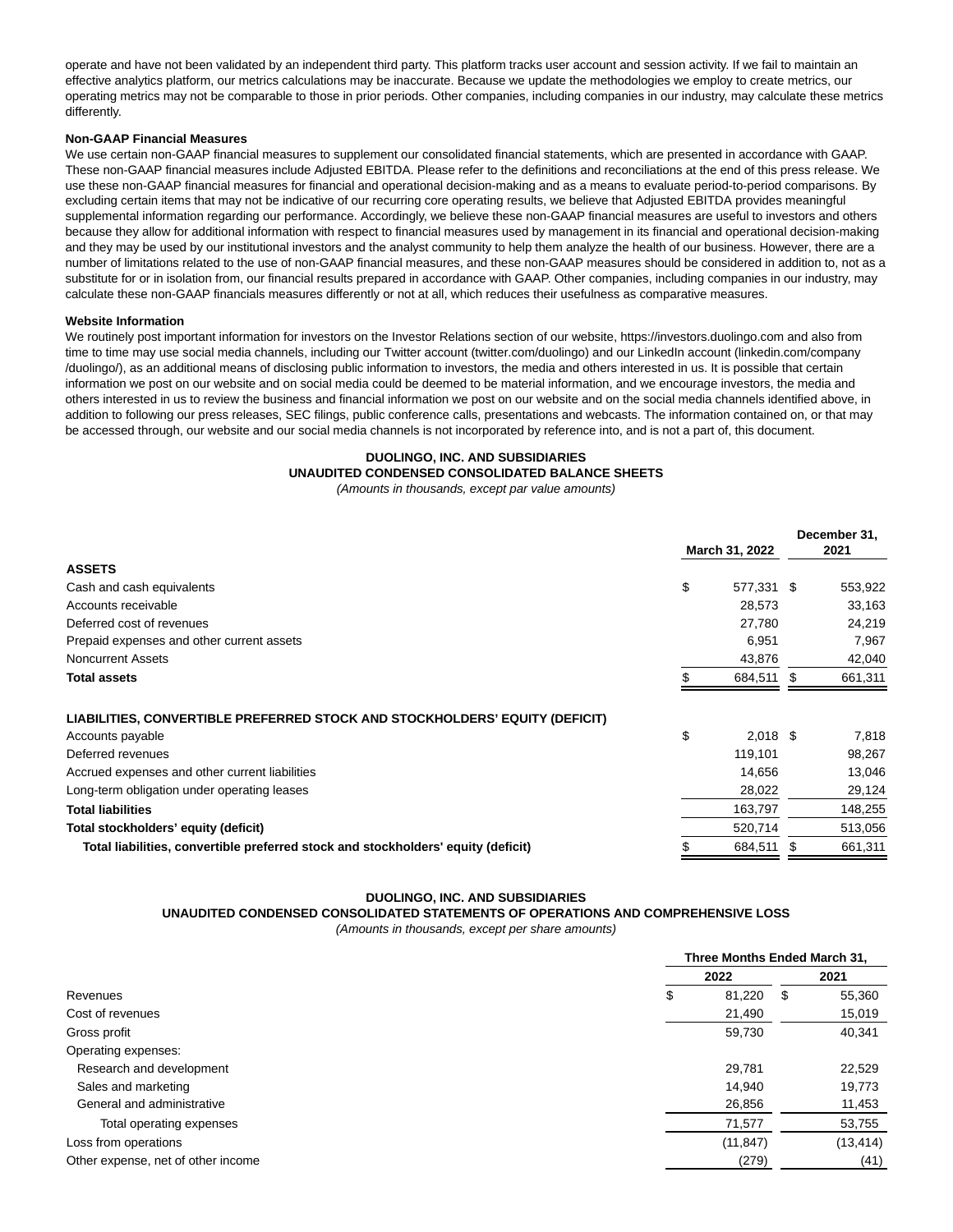| Loss before provision for income taxes                                              | (12, 126) | (13,455) |
|-------------------------------------------------------------------------------------|-----------|----------|
| Provision for income taxes                                                          | 28        |          |
| Net loss and comprehensive loss                                                     | (12.154)  | (13,472) |
| Net loss per share attributable to Class A and Class B common stockholders, basic   | (0.31)    | (1.04)   |
| Net loss per share attributable to Class A and Class B common stockholders, diluted | (0.31)    | (1.04)   |

# **DUOLINGO, INC. AND SUBSIDIARIES UNAUDITED CONDENSED CONSOLIDATED STATEMENTS OF CASH FLOWS**

(Amounts in thousands)

|                                                                                 |      | Three Months Ended March 31, |      |           |  |  |
|---------------------------------------------------------------------------------|------|------------------------------|------|-----------|--|--|
|                                                                                 | 2022 |                              | 2021 |           |  |  |
| Cash flows from operating activities:                                           |      |                              |      |           |  |  |
| Net loss                                                                        | \$   | (12, 154)                    | \$   | (13, 472) |  |  |
| Adjustments to reconcile net loss to net cash provided by operating activities: |      |                              |      |           |  |  |
| Depreciation and amortization                                                   |      | 774                          |      | 600       |  |  |
| Stock-based compensation                                                        |      | 14.586                       |      | 2,551     |  |  |
| Changes in assets and liabilities                                               |      | 17,421                       |      | 15,444    |  |  |
| Net cash provided by operating activities                                       |      | 20,627                       |      | 5,123     |  |  |
| Net cash used for investing activities                                          |      | (2, 444)                     |      | (1,778)   |  |  |
| Net cash provided by (used for) financing activities                            |      | 5,226                        |      | (6,376)   |  |  |
| Net increase (decrease) in cash and cash equivalents                            |      | 23.409                       |      | (3,031)   |  |  |
| Cash and cash equivalents - Beginning of period                                 |      | 553,922                      |      | 120,490   |  |  |
| Cash and cash equivalents - End of period                                       |      | 577,331                      |      | 117,459   |  |  |

# **DUOLINGO, INC. AND SUBSIDIARIES**

**ADJUSTED EBITDA RECONCILIATION**

(Amounts in thousands)

**Adjusted EBITDA.** Adjusted EBITDA is defined as net loss excluding interest (income) expense, net, income tax provision, depreciation and amortization, IPO and public company readiness costs, stock-based compensation expenses related to equity awards, tender offer-related costs and other expenses. Adjusted EBITDA is used by management to evaluate the financial performance of our business and we present Adjusted EBITDA because we believe it is helpful in highlighting trends in our operating results and that it is frequently used by analysts, investors and other interested parties to evaluate companies in our industry. The following table presents a reconciliation of our net loss, the most directly comparable financial measure presented in accordance with GAAP, to Adjusted EBITDA:

|                                                                | Three Months Ended March 31, |           |    |           |  |  |  |
|----------------------------------------------------------------|------------------------------|-----------|----|-----------|--|--|--|
| (In thousands)                                                 |                              | 2022      |    | 2021      |  |  |  |
| Net loss                                                       | Ф                            | (12, 154) | -5 | (13, 472) |  |  |  |
| Interest (income) expense, net                                 |                              | (33)      |    | (2)       |  |  |  |
| Provision for income taxes                                     |                              | 28        |    | 17        |  |  |  |
| Depreciation and amortization                                  |                              | 774       |    | 600       |  |  |  |
| IPO and public company readiness costs (1)                     |                              | 231       |    | 480       |  |  |  |
| Stock-based compensation expenses related to equity awards (2) |                              | 15,100    |    | 2,551     |  |  |  |
| Tender offer-related costs (3)                                 |                              |           |    | 5,599     |  |  |  |
| Other expenses (4)                                             |                              |           |    | 5,098     |  |  |  |
| <b>Adjusted EBITDA</b>                                         |                              | 3,946     |    | 871       |  |  |  |

(1) IPO and public company readiness costs include costs associated with IPO readiness and establishment of our public company structure and processes, including consultant costs.

(2) In addition to stock-compensation expense, this includes costs incurred related to taxes paid during on equity transactions.

(3) Includes costs related to our tender offer initiated in February 2021.

(4) Represents one-time cash awards to Duolingo contributors under our non-employee volunteer program included within Sales and marketing expenses within our Unaudited Condensed Consolidated Statements of Operations and Comprehensive Loss.

**Contacts**

 $\overline{\phantom{a}}$  , where  $\overline{\phantom{a}}$ 

**Investor Relations:** Deborah Belevan, VP of Investor Relations [IR@duolingo.com](https://www.globenewswire.com/Tracker?data=3X205kw6EL2PplKzYzzAvEOs2dVUuFCL1AcrVZILJAuKDH5EkJfv-XkI3lJL9aBAFu1g5ylgK3FlwRxdcrb0zA==)